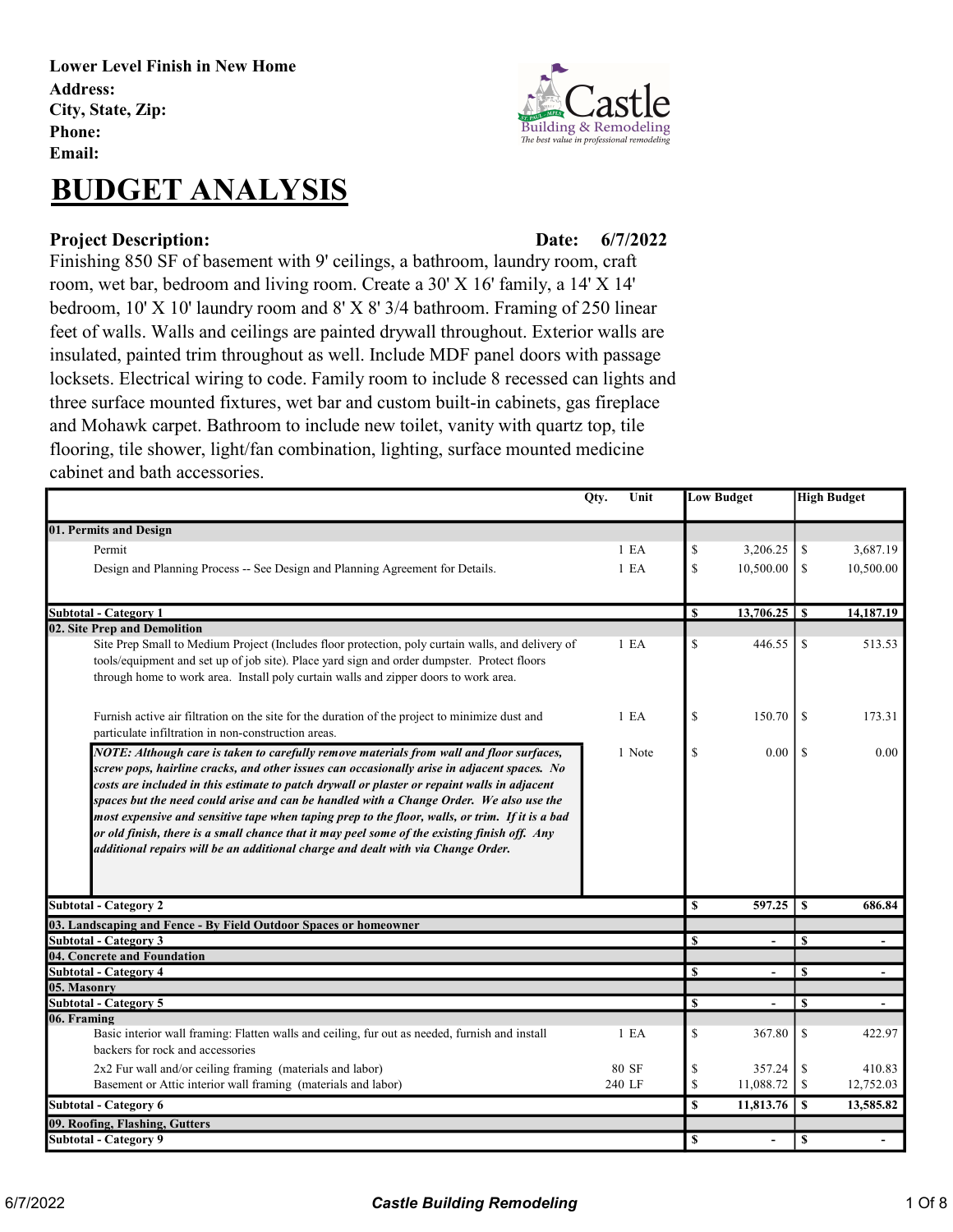| 10. Exterior Trim, Porches and Decks                                                                                                                                                       |                  |                      |               |                          |
|--------------------------------------------------------------------------------------------------------------------------------------------------------------------------------------------|------------------|----------------------|---------------|--------------------------|
| <b>Subtotal - Category 10</b>                                                                                                                                                              |                  | \$                   | \$            |                          |
| 11. Siding, Soffit, and Fascia                                                                                                                                                             |                  |                      |               |                          |
| <b>Subtotal - Category 11</b>                                                                                                                                                              |                  | \$<br>$\overline{a}$ | \$            | $\blacksquare$           |
| 12. Exterior Doors and Trim                                                                                                                                                                |                  |                      |               |                          |
| <b>Subtotal - Category 12</b>                                                                                                                                                              |                  | \$                   | <sup>\$</sup> | $\overline{\phantom{a}}$ |
| 13. Windows                                                                                                                                                                                |                  |                      |               |                          |
| <b>Subtotal - Category 13</b>                                                                                                                                                              |                  | \$<br>$\blacksquare$ | <sup>\$</sup> | $\overline{\phantom{a}}$ |
| 14. Plumbing                                                                                                                                                                               |                  |                      |               |                          |
| <b>NOTE TO CLIENTS:</b> During kitchen and bathroom remodels, the pipes (drains and                                                                                                        | 1 Note           | \$<br>0.00           | \$            | 0.00                     |
| galvanized water lines) sit for extended periods of time with no water going through them.<br>The build up on the inside of the pipes dries up and sometimes can come free and clog either |                  |                      |               |                          |
| a drain or water line, once the water is turned back on at the end of the project. There is no                                                                                             |                  |                      |               |                          |
| money included to unclog a pipe if this happens and additional charges will occur.                                                                                                         |                  |                      |               |                          |
|                                                                                                                                                                                            |                  |                      |               |                          |
| <b>General Plumbing Note:</b> Any new waste or supply lines will be plastic, not copper or                                                                                                 |                  |                      |               |                          |
| galvanized.                                                                                                                                                                                |                  |                      |               |                          |
| Plumbing permit                                                                                                                                                                            | 1 E A            | \$<br>343.75         | <sup>\$</sup> | 395.31                   |
|                                                                                                                                                                                            | 1 E <sub>A</sub> | \$<br>585.95         | \$            | 673.84                   |
| Furnish and install an under mount vanity sink<br>Sink Allowance: \$160.00                                                                                                                 |                  |                      |               |                          |
| Manufacturer:                                                                                                                                                                              |                  |                      |               |                          |
| Model #                                                                                                                                                                                    |                  |                      |               |                          |
| Furnish and install sink faucet;                                                                                                                                                           | 1 E <sub>A</sub> | \$<br>765.85         | \$            | 880.73                   |
| Sink faucet allowance \$300.00/ea.                                                                                                                                                         |                  |                      |               |                          |
| Manufacturer:                                                                                                                                                                              |                  |                      |               |                          |
| Model $#$ :                                                                                                                                                                                |                  |                      |               |                          |
| Finish:                                                                                                                                                                                    |                  |                      |               |                          |
| Furnish and install a fiberglass shower pan only;                                                                                                                                          | 1 E A            | \$<br>1,028.36       | <sup>\$</sup> | 1,182.62                 |
| Shower pan allowance \$300.00/ea.                                                                                                                                                          |                  |                      |               |                          |
| Manufacturer:                                                                                                                                                                              |                  |                      |               |                          |
| Model $#$ :<br>Color:                                                                                                                                                                      |                  |                      |               |                          |
| Furnish and install shower faucet, diverter and controller;                                                                                                                                | 1 E <sub>A</sub> | \$<br>928.36         | \$            | 1,067.62                 |
| Shower faucet package allowance \$300.00/set                                                                                                                                               |                  |                      |               |                          |
| Manufacturer:                                                                                                                                                                              |                  |                      |               |                          |
| Model $#$ :                                                                                                                                                                                |                  |                      |               |                          |
| Finish:                                                                                                                                                                                    |                  |                      |               |                          |
| Furnish and install toilet:                                                                                                                                                                | 1 E <sub>A</sub> | \$<br>765.86         | \$            | 880.74                   |
| Toilet allowance \$300.00/ea.                                                                                                                                                              |                  |                      |               |                          |
| Manufacturer:                                                                                                                                                                              |                  |                      |               |                          |
| Model #:                                                                                                                                                                                   |                  |                      |               |                          |
| Color:                                                                                                                                                                                     |                  |                      |               |                          |
| Pull and reset existing laundry sink.                                                                                                                                                      | 1 E A            | \$<br>625.00         | -S            | 718.75                   |
| Rough in basement wet bar plumbing. Assumes bath/laundry rough in already complete to code.                                                                                                | 1 E A            | \$<br>2,000.00       | $\mathbb{S}$  | 2,300.00                 |
|                                                                                                                                                                                            |                  |                      |               |                          |
| <b>Subtotal - Category 14</b>                                                                                                                                                              |                  | \$<br>7,043.14       | $\vert s$     | 8,099.61                 |
| <b>15. HVAC</b>                                                                                                                                                                            |                  |                      |               |                          |
| Mechanical permit                                                                                                                                                                          | 1 E A            | \$<br>312.50         | -\$           | 359.38                   |
| Install new bathroom vent fan and vent to the exterior.                                                                                                                                    | 1 E A            | \$<br>875.00         | -S            | 1,006.25                 |
| Basement ducting - 2-bed rooms, family room, and bathroom; 1,100 sq. Ft                                                                                                                    | 1 E A            | \$<br>4,125.00       | -\$           | 4,743.75                 |
| Furnish and install gas insert fireplace. Includes venting, setting unit, and installing gas line and                                                                                      | 1 E A            | \$<br>5,362.50       | <sup>\$</sup> | 6,166.88                 |
| all assoc. permits.                                                                                                                                                                        |                  |                      |               |                          |
| Unit allowance: \$2600.00<br>Manufacturer:                                                                                                                                                 |                  |                      |               |                          |
| Model #:                                                                                                                                                                                   |                  |                      |               |                          |
| <b>Subtotal - Category 15</b>                                                                                                                                                              |                  | \$<br>10,675.00      | $\mathbf{s}$  | 12,276.25                |
| 16. Electrical                                                                                                                                                                             |                  |                      |               |                          |
| <b>Electrical Permit</b>                                                                                                                                                                   | 1 E A            | \$<br>231.25         | \$            | 265.94                   |
|                                                                                                                                                                                            | 1 E A            | \$<br>0.00           | \$            | $0.00\,$                 |
| Specify device color:<br>White, light almond, or ivory are standard. PICK ONE                                                                                                              |                  |                      |               |                          |
| Specify switch style                                                                                                                                                                       |                  |                      |               |                          |
| Pole or Decora. PICK ONE                                                                                                                                                                   |                  |                      |               |                          |
|                                                                                                                                                                                            |                  |                      |               |                          |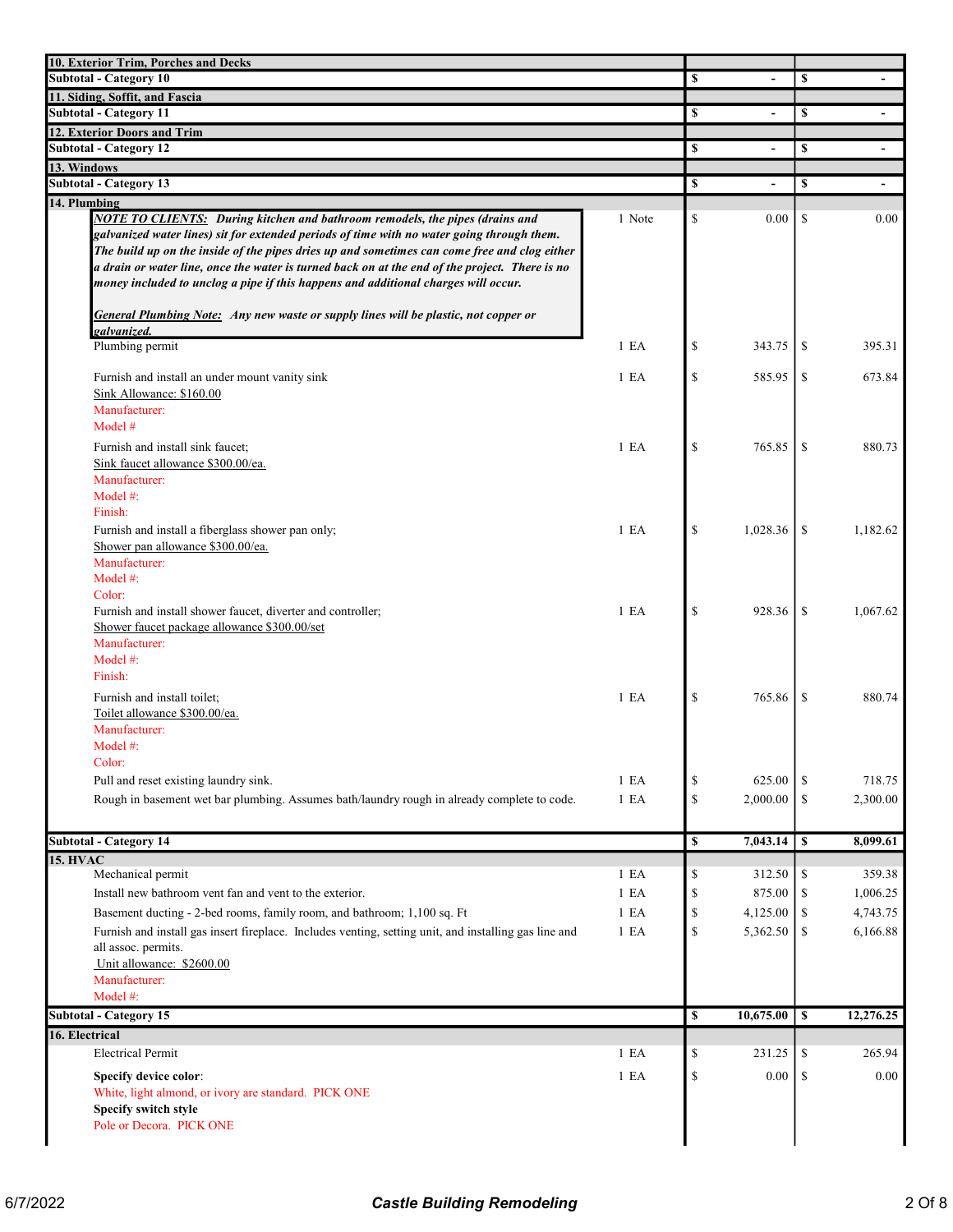| Bathroom price for electrical (Includes GFCI Outlet to code, new switches and wiring in bath,<br>and Lutron push button timer switch for the bath fan).                                                                                                                                                                                                                                                                                                                                                  | 1 E A            | \$       |                    |               | 2,156.25  |
|----------------------------------------------------------------------------------------------------------------------------------------------------------------------------------------------------------------------------------------------------------------------------------------------------------------------------------------------------------------------------------------------------------------------------------------------------------------------------------------------------------|------------------|----------|--------------------|---------------|-----------|
| Furnish and install battery operated smoke detector                                                                                                                                                                                                                                                                                                                                                                                                                                                      | 1 E <sub>A</sub> | \$       | 33.96              | \$            | 39.05     |
| Furnish and install battery operated smoke/CO detector combo                                                                                                                                                                                                                                                                                                                                                                                                                                             | 1 E <sub>A</sub> | \$       | 72.71              | S             | 83.62     |
| NOTE: Battery operated smoke detector and CO by homeowner. Will all need to be<br>functional and placed per code. Code requires each floor have one smoke detector. In<br>addition, any bedroom needs a smoke detector. Also there must be a carbon monoxide<br>detector within 10 feet of each bedroom. **If the rest of the home does not meet the above<br>code, homeowner will be responsible to update or if homeowner prefers, Castle will perform<br>updates and a change order will be issued**" | 1 Note           | \$       | 0.00               | \$            | 0.00      |
| NOTE: No wiring for security, doorbell, TV, speakers or phone is included in pricing. If<br>any low voltage wires are found in a wall being opened up, additional costs to re-route them<br>will occur.                                                                                                                                                                                                                                                                                                  | 1 Note           | \$       | 0.00               | -S            | 0.00      |
|                                                                                                                                                                                                                                                                                                                                                                                                                                                                                                          |                  |          |                    |               |           |
| CBR furnish and elec install wall sconces on sides of mirror;<br>Fixture allowance \$150.00/set<br>Manufacturer:<br>Model $#$ :<br>Finish:                                                                                                                                                                                                                                                                                                                                                               | 1 E A            | \$       | 477.50             | <sup>\$</sup> | 549.13    |
| CBR furnish and elec install light fixture;<br>Fixture allowance \$150.00/ea.<br>Manufacturer:<br>Model #:<br>Finish:                                                                                                                                                                                                                                                                                                                                                                                    | 3 <sub>E</sub> A | \$       | 1,020.00           | \$            | 1,173.00  |
| NOTE: For all home owner provided fixtures, there may be additional install costs for more<br>complicated fixtures. ALL light fixtures must be specified prior to contract signing and be<br>UL listed to pass inspection. All material issues related to materials supplied by owner are<br>the responsibility of the owner to resolve. Extra trade partner trip charges may apply for<br>return visits if material issues can not be resolved in timely manner.                                        | 1 Note           | \$       | 0.00               | <sup>\$</sup> | 0.00      |
| Finished basement price for electrical                                                                                                                                                                                                                                                                                                                                                                                                                                                                   | 768 SF           | \$       | 10,080.00          | \$            | 11,592.00 |
| Furnish and install recessed can lights                                                                                                                                                                                                                                                                                                                                                                                                                                                                  | 8 EA             | \$       | 1,150.00           | \$            | 1,322.50  |
| <b>Subtotal - Category 16</b>                                                                                                                                                                                                                                                                                                                                                                                                                                                                            |                  | \$       | 14,940.42          | <sup>\$</sup> | 17,181.48 |
| 17. Insulation                                                                                                                                                                                                                                                                                                                                                                                                                                                                                           |                  |          |                    |               |           |
| Allowance to patch some Thermax or batt insulation for electrical/framing work. Assumes most<br>insulation already complete (rims, walls, etc.).                                                                                                                                                                                                                                                                                                                                                         | 320 SF           | \$       | 1,000.00           | \$            | 1,150.00  |
| <b>Subtotal - Category 17</b>                                                                                                                                                                                                                                                                                                                                                                                                                                                                            |                  | \$       | 1,000.00           | <sup>\$</sup> | 1,150.00  |
| 18. Drywall                                                                                                                                                                                                                                                                                                                                                                                                                                                                                              |                  |          |                    |               |           |
| Furnish and install $1/2$ " or $5/8$ " drywall on ceilings with smooth finish                                                                                                                                                                                                                                                                                                                                                                                                                            | 850 SF           | \$       | 5,312.50           | \$            | 6,109.38  |
| Furnish and install 1/2" drywall on walls with smooth finish                                                                                                                                                                                                                                                                                                                                                                                                                                             | 2250 SF          | \$       | 13,500.00          | \$            | 15,525.00 |
| Boom/cartage fee for 2nd floor and basements                                                                                                                                                                                                                                                                                                                                                                                                                                                             | 1 E A            | \$       | 331.25             | \$            | 380.94    |
| <b>Subtotal - Category 18</b>                                                                                                                                                                                                                                                                                                                                                                                                                                                                            |                  | \$       |                    |               | 22,015.31 |
| 19. Tile and Stone                                                                                                                                                                                                                                                                                                                                                                                                                                                                                       |                  |          |                    |               |           |
| Install tile backer underlayment on floor - thickness decided on-site<br>Install tile on floor; - Base Price:                                                                                                                                                                                                                                                                                                                                                                                            | 64 SF<br>64 SF   | \$<br>\$ | 564.48<br>2,027.20 | \$            | 649.15    |
| Tile allowance: \$6.50/SF                                                                                                                                                                                                                                                                                                                                                                                                                                                                                |                  |          |                    | \$            | 2,331.28  |
| Supplier:<br>Spec#/description:                                                                                                                                                                                                                                                                                                                                                                                                                                                                          |                  |          |                    |               |           |
| Prep for tiled shower floor (includes packing pan and waterproofing).<br>Schluter- point drain- square. Stainless is the standard included.<br>Model:<br>Finish:<br>Style:<br>Curb or curbless:<br>If curbless and linear drain is not at shower entrance, framing must be modified- see framing<br>section                                                                                                                                                                                              | 1 E A            | \$       | 820.60             | -S            | 943.69    |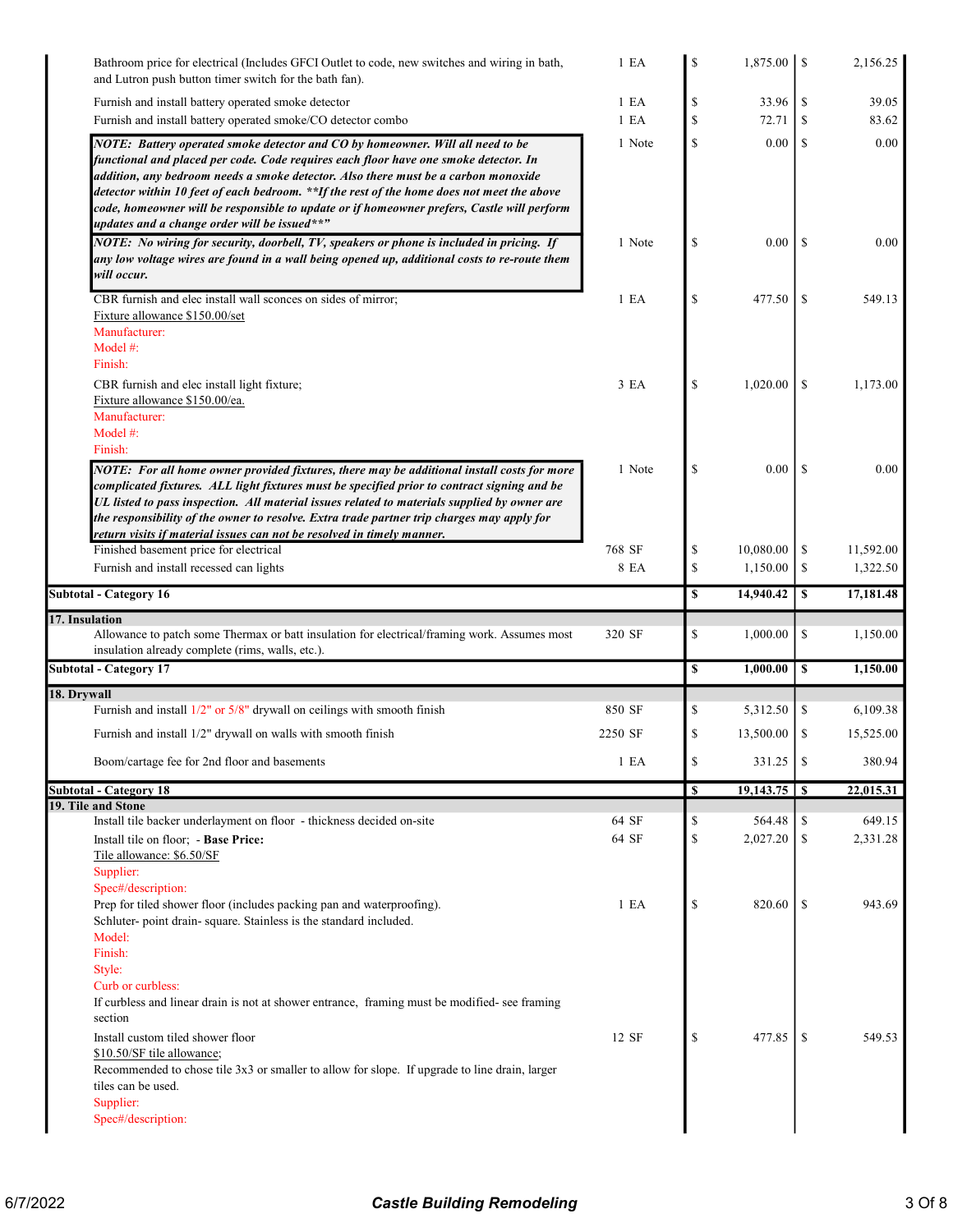|                                                                                                                              | 70 SF  | \$<br>592.70 \$ | 681.61          |
|------------------------------------------------------------------------------------------------------------------------------|--------|-----------------|-----------------|
| Install large format tile on shower surround walls using spacers.                                                            | 70 SF  | \$<br>3,136.07  | \$<br>3,606.48  |
| Tile allowance: \$4.50/SF                                                                                                    |        |                 |                 |
| Supplier:<br>Spec#/description:                                                                                              |        |                 |                 |
|                                                                                                                              | 4 SF   | \$<br>307.93    | \$<br>354.12    |
| Furnish and install accent tile, pattern TBD;<br>Tile allowance \$16.50/SF                                                   |        |                 |                 |
| Supplier:                                                                                                                    |        |                 |                 |
| Spec#/description:                                                                                                           |        |                 |                 |
| Furnish and install tiled niche in tub/shower area. 6"x12", 12"x12", 20"x12", or 28"x12" pre-                                | 1 E A  | \$<br>484.89    | \$<br>557.62    |
| made schluter niches. These are meant to fit btw 16" o.c. framing.<br>Note - tile material cost is in the SF above           |        |                 |                 |
| Tile edging - (figured per 8' stick)                                                                                         | 4 EA   | \$<br>222.17    | \$<br>255.50    |
| Manufacturer: Schluter                                                                                                       |        |                 |                 |
| Style: Jolly                                                                                                                 |        |                 |                 |
| Thickness: to match tile                                                                                                     |        |                 |                 |
| Finish: Satin Nickel / Chrome / Painted Included (Others at Upgrade)                                                         |        |                 |                 |
| GROUT - 25# Tec Power Grout                                                                                                  | 1 E A  | \$<br>71.31     | \$<br>82.01     |
| Color:                                                                                                                       |        |                 |                 |
|                                                                                                                              |        |                 |                 |
| GROUT - 10# Tec Power Grout                                                                                                  | 1 E A  | \$<br>34.76     | \$<br>39.98     |
| Color:                                                                                                                       |        |                 |                 |
| Stock Material Costs - Denshield, Mud, Self Leveler, Mastic, Thinset, Redguard, Tape, Caulk,                                 | 1 E A  | \$<br>937.06    | \$<br>1,077.62  |
| Sponges, Silicone, etc. Include on all Tile projects.                                                                        |        |                 |                 |
|                                                                                                                              |        |                 |                 |
| <b>Subtotal - Category 19</b><br>20. Millwork, Doors, Hardware                                                               |        | \$<br>9,677.03  | \$<br>11,128.59 |
| Classic base molding - NOTE - Assumes 1X and top cap                                                                         | 466 LF | \$<br>9,420.66  | \$<br>10,833.75 |
| Species:                                                                                                                     |        |                 |                 |
| 1X size:                                                                                                                     |        |                 |                 |
| Top cap profile and height #:<br>Brand/profile #:                                                                            |        |                 |                 |
| Classic window and door casing - NOTE: Assumes 1X with a backband and a sill and stool on                                    | 320 LF | \$<br>5,869.12  | \$<br>6,749.49  |
| the windows                                                                                                                  |        |                 |                 |
| Species:                                                                                                                     |        |                 |                 |
| Overall size:<br>1X size:                                                                                                    |        |                 |                 |
| Backband brand/profile#:                                                                                                     |        |                 |                 |
| "Picture framed": Y or N                                                                                                     |        |                 |                 |
|                                                                                                                              |        |                 |                 |
| Stool detail (thickness/extension) and apron detail (height, profile #):                                                     |        |                 |                 |
| Furnish and install wood jambs to an opening                                                                                 | 20 LF  | \$<br>399.18    | \$<br>459.06    |
| NOTE: The casing for the opening is on the window/door casing line                                                           |        |                 |                 |
| Species:                                                                                                                     |        |                 |                 |
| Jamb depth:<br>Opening size:                                                                                                 |        |                 |                 |
|                                                                                                                              |        |                 |                 |
|                                                                                                                              |        |                 |                 |
| Furnish and install a pre-hung door<br>Hinge finish:                                                                         | 6 EA   | \$<br>3,955.50  | \$<br>4,548.83  |
| Species:                                                                                                                     |        |                 |                 |
| Style:                                                                                                                       |        |                 |                 |
| Brand/model#:                                                                                                                |        |                 |                 |
| Core: solid or hollow                                                                                                        |        |                 |                 |
|                                                                                                                              | 2 EA   |                 | \$              |
| Furnish and install a bi-fold door. Figured PER set of 2 slabs. See jamb/stop line above.<br>Jamb: wood or sheetrock opening |        | \$<br>1,750.30  | 2,012.85        |
| Hinge finish:                                                                                                                |        |                 |                 |
| Species:                                                                                                                     |        |                 |                 |
| Style:                                                                                                                       |        |                 |                 |
| Brand/model #:<br>Core: solid or hollow                                                                                      |        |                 |                 |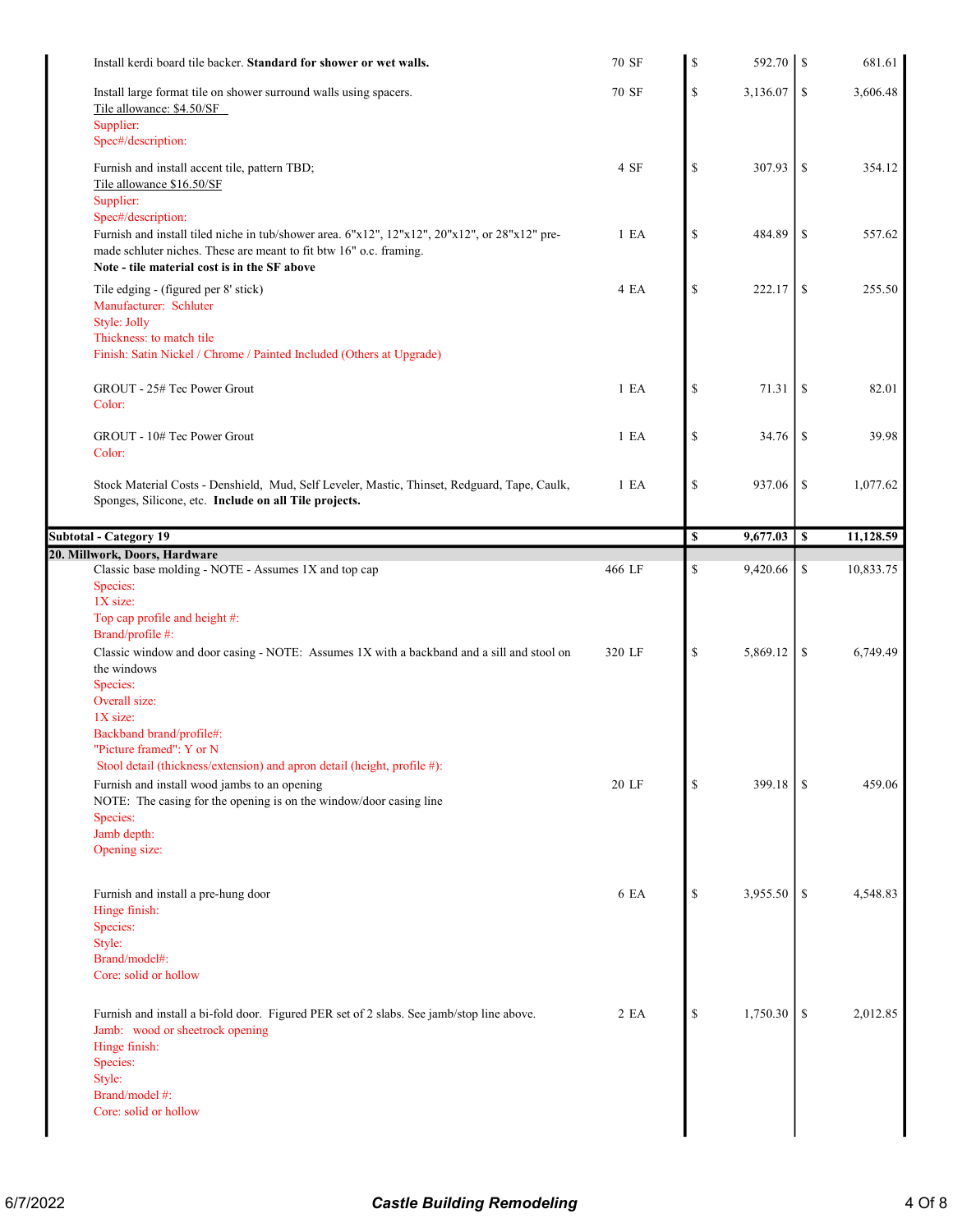| Furnish and install door knob/handle hardware<br>Allowance: \$30.00<br>Manufacturer/model #:<br>Style (locking, passage, etc.):                                                                    | 8 EA  | S            | 602.24    | <sup>\$</sup> | 692.58    |
|----------------------------------------------------------------------------------------------------------------------------------------------------------------------------------------------------|-------|--------------|-----------|---------------|-----------|
| Finish:                                                                                                                                                                                            |       |              |           |               |           |
| Furnish and install door stop<br>Allowance: \$5.00                                                                                                                                                 | 6 EA  | S            | 97.92     | <sup>\$</sup> | 112.61    |
| Manufacturer/model #:                                                                                                                                                                              |       |              |           |               |           |
| Style (wall mount, hinge mount, etc.):                                                                                                                                                             |       |              |           |               |           |
| Finish:                                                                                                                                                                                            |       |              |           |               |           |
| Furnish and install basic gripable handrail with mounting hardware                                                                                                                                 | 16 LF | \$           | 338.78    | <sup>\$</sup> | 389.60    |
| Brand/profile #:                                                                                                                                                                                   |       |              |           |               |           |
| Species:                                                                                                                                                                                           |       |              |           |               |           |
| Hardware style/spec #:<br>Hardware finish:                                                                                                                                                         |       |              |           |               |           |
| Furnish and install a basic melamine closet organizational system                                                                                                                                  | 5 LF  | \$           | 828.85    | \$            | 953.18    |
| <b>Subtotal - Category 20</b>                                                                                                                                                                      |       | $\mathbf{s}$ | 23,262.55 | S             | 26,751.93 |
| 21. Cabinetry, Countertops and Appliances                                                                                                                                                          |       |              |           |               |           |
| Furnish and install wall-mounted mirror/medicine cabinet.                                                                                                                                          | 1 E A | \$           | 306.95    | \$            | 352.99    |
| Allowance. \$150.00<br>Manufacturer:                                                                                                                                                               |       |              |           |               |           |
| Model/spec #:                                                                                                                                                                                      |       |              |           |               |           |
| Color:                                                                                                                                                                                             |       |              |           |               |           |
| Knobs and pulls will be installed on all cabinet doors and drawers.                                                                                                                                | 8 EA  | \$           | 117.34    | \$            | 134.94    |
| Allowance: \$7.00/ea.<br>Manufacturer:                                                                                                                                                             |       |              |           |               |           |
| Size:                                                                                                                                                                                              |       |              |           |               |           |
| Model #:                                                                                                                                                                                           |       |              |           |               |           |
| Finish:                                                                                                                                                                                            |       |              |           |               |           |
| <b>CABINET SPECS:</b>                                                                                                                                                                              | 1 E A | \$           | 0.00      | -S            | 0.00      |
| Cabinet Line: Crystal Current or Crystal Keyline                                                                                                                                                   |       |              |           |               |           |
| Box Type: Frameless, Framed, Inset                                                                                                                                                                 |       |              |           |               |           |
| Door Construction: MDF or Wood<br>Door Style:                                                                                                                                                      |       |              |           |               |           |
| Drawer Style: 5 piece or slab                                                                                                                                                                      |       |              |           |               |           |
| Drawer box construction: Interior material: select one- natural melamine on particle board                                                                                                         |       |              |           |               |           |
| substrate standard or natural basswood veneer on plywood substrate upgrade, white melamine on<br>particle board substrate option for current frameless, or all plywood green core box with natural |       |              |           |               |           |
| maple veneer if keyline; finished interiors of any cabinets would be noted on plans.                                                                                                               |       |              |           |               |           |
| <b>Wood Species:</b>                                                                                                                                                                               |       |              |           |               |           |
| Finish: paint or stain                                                                                                                                                                             |       |              |           |               |           |
| Color:<br>Sheen:                                                                                                                                                                                   |       |              |           |               |           |
| Specialties: (distressing, highlights, etc.)                                                                                                                                                       |       |              |           |               |           |
| Crown:                                                                                                                                                                                             |       |              |           |               |           |
| Shoe: Yes                                                                                                                                                                                          |       |              |           |               |           |
| Finished end: Furniture groove finished end (standard) or optional upgrade to flush finished<br>Any applied doors or end panels to sides or backs of cabinets will be noted on plans. If not on    |       |              |           |               |           |
| drawing, not included.                                                                                                                                                                             |       |              |           |               |           |
| Any accessories will be noted on plan. If accessory provided by Castle and not Cabinet                                                                                                             |       |              |           |               |           |
| Crystal - Current line: Furnish and install base cabinets - stained or painted wood                                                                                                                | 12 LF | \$           | 4,098.00  | \$            | 4,712.70  |
| Crystal - Current line: Furnish and install upper cabinets - stained or painted wood                                                                                                               | 12 LF | \$           | 3,908.40  | \$            | 4,494.66  |
| Crystal - Current line: Furnish and install pantry/linen cabinets - stained or painted wood                                                                                                        | 2 LF  | \$           | 1,791.20  | \$            | 2,059.88  |
| Crystal - Current line: Furnish and install vanity base cabinets - stained or painted wood                                                                                                         | 3 LF  | \$           | 962.10    | \$            | 1,106.42  |
| Plastic laminate countertops will be installed.                                                                                                                                                    | 8 SF  | \$           | 350.00    | \$            | 402.50    |
| Manufacturer:                                                                                                                                                                                      |       |              |           |               |           |
| Color:<br><b>Edge Profile:</b>                                                                                                                                                                     |       |              |           |               |           |
|                                                                                                                                                                                                    |       |              |           |               |           |
|                                                                                                                                                                                                    |       |              |           |               |           |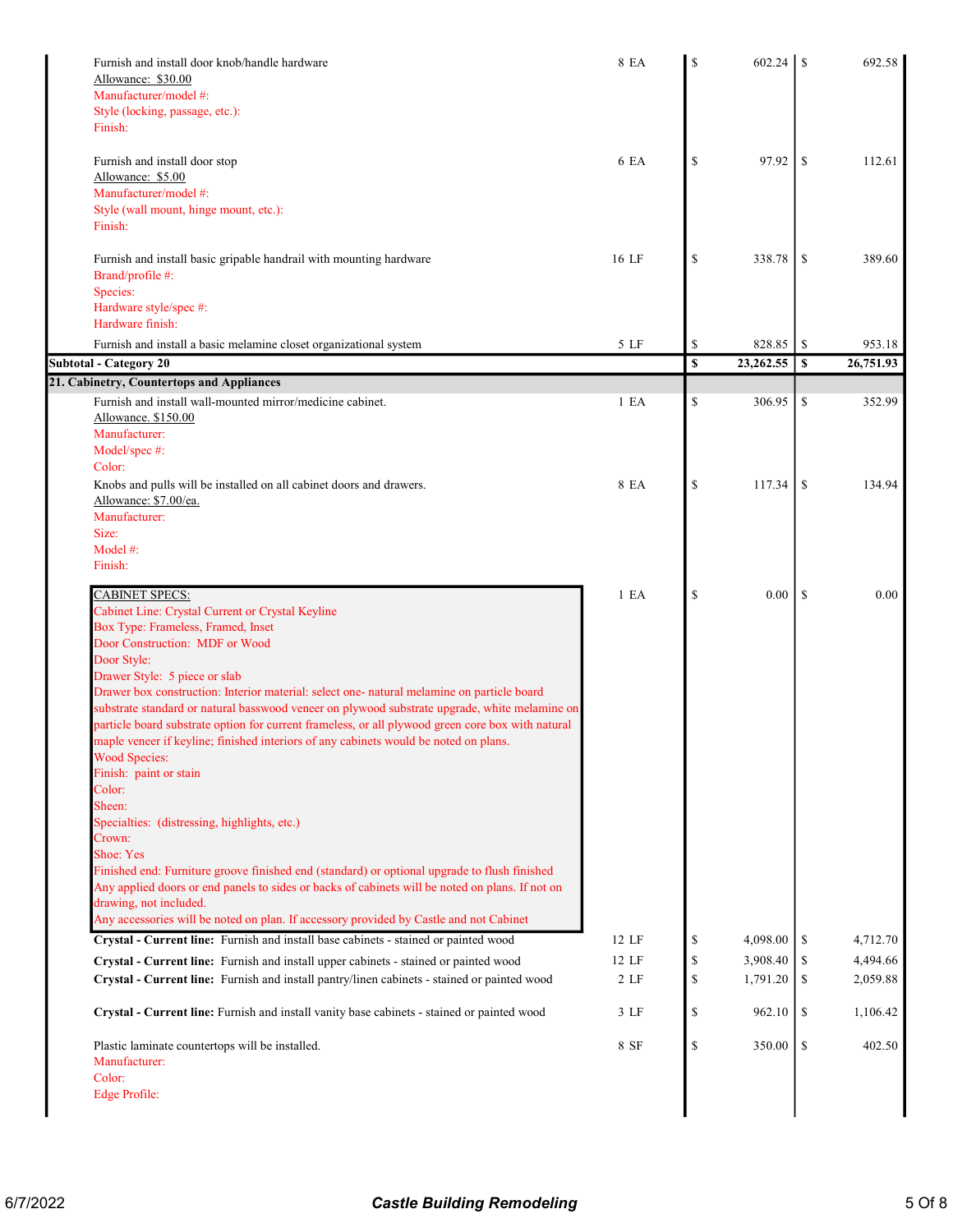| Silestone quartz countertops will be installed. NOTE: Group C<br>Color:                                                                                                                                                                    | 24 SF            | S                       |                |               | 2,415.00  |
|--------------------------------------------------------------------------------------------------------------------------------------------------------------------------------------------------------------------------------------------|------------------|-------------------------|----------------|---------------|-----------|
| Edge profile:                                                                                                                                                                                                                              |                  |                         |                |               |           |
| Thickness:                                                                                                                                                                                                                                 |                  |                         |                |               |           |
| Undermount sink (Y or N):                                                                                                                                                                                                                  |                  |                         |                |               |           |
| Silestone quartz 2-6" backsplash will be installed. NOTE: Group C                                                                                                                                                                          | 12 LF            | \$                      | 675.00         | <sup>\$</sup> | 776.25    |
| Color:<br>Height:                                                                                                                                                                                                                          |                  |                         |                |               |           |
| <b>Back Splash:</b>                                                                                                                                                                                                                        |                  |                         |                |               |           |
| Side splash (Y or N?):                                                                                                                                                                                                                     |                  |                         |                |               |           |
| <b>APPLIANCES:</b>                                                                                                                                                                                                                         | 1 Note           | \$                      | 0.00           | <sup>\$</sup> | 0.00      |
| NOTE: Client to communicate with appliance supplier regarding delivery of appliances they<br>purchased and arrange to meet/receive delivery themselves. The project manager will be in<br>communication with client regarding that timing. |                  |                         |                |               |           |
| Dishwasher: Electricians are to get a plug installed on it BEFORE plumbers install. Plumbers<br>are to do final hook-ups, leveling, attaching, and testing.<br>Make/model #:                                                               | 1 Note           | \$                      | 0.00           | -S            | 0.00      |
| Dimensions:                                                                                                                                                                                                                                |                  |                         |                |               |           |
| Microwave or Under Cabinet Hood Vented: CBR to install vented microwaves. Venting into<br>cabinet and to exterior by HVAC Trade Partner. HVAC to do final hook-ups to venting in<br>cabinet.                                               | 1 E A            | $\mathbb{S}$            | 188.90         | \$            | 217.24    |
| Make/model #:                                                                                                                                                                                                                              |                  |                         |                |               |           |
| Dimensions:<br>Refrigerator - No water: CBR to install and level.                                                                                                                                                                          | 1 E A            | \$                      | 176.40         | \$            | 202.86    |
| Make/model #:                                                                                                                                                                                                                              |                  |                         |                |               |           |
| Dimensions:                                                                                                                                                                                                                                |                  |                         |                |               |           |
|                                                                                                                                                                                                                                            |                  |                         |                |               |           |
| Washer and dryer: Plumber to do all final hook-ups and install.                                                                                                                                                                            | 1 E A            | \$                      | 300.00         | <sup>\$</sup> | 345.00    |
| Make/model #:                                                                                                                                                                                                                              |                  |                         |                |               |           |
| Dimensions:                                                                                                                                                                                                                                |                  |                         |                |               |           |
|                                                                                                                                                                                                                                            |                  |                         |                |               |           |
| <b>Subtotal - Category 21</b>                                                                                                                                                                                                              |                  | \$                      | 14,974.29      | <sup>\$</sup> | 17,220.43 |
| 22. Specialties                                                                                                                                                                                                                            |                  |                         |                |               |           |
| Furnish bathroom accessories - 24" towel bar, towel ring and toilet paper holder. Moderate<br>Allowance \$85.00. Install included for 3 items.<br>Manufacturer:                                                                            | 1 E A            | \$                      | 257.30         | \$            | 295.90    |
| Model/spec #:                                                                                                                                                                                                                              |                  |                         |                |               |           |
| Finish color:                                                                                                                                                                                                                              |                  |                         |                |               |           |
| Standard size 3/8" frameless glass shower door and side panel. 28 x71.5 door and 30x71.5                                                                                                                                                   | 1 E <sub>A</sub> | \$                      | 2,922.00       | -S            | 3,360.30  |
| panel.                                                                                                                                                                                                                                     |                  |                         |                |               |           |
| Handle/hinge finish:                                                                                                                                                                                                                       |                  |                         |                |               |           |
| Door height:                                                                                                                                                                                                                               |                  |                         |                |               |           |
| *Note- if door hinges off panel, and panel doesn't go all the way to the ceiling, a header will go<br>wall to wall above door and panel.                                                                                                   |                  |                         |                |               |           |
| Add "clear shield" coating to the glass shower door                                                                                                                                                                                        | 48 SF            | \$                      | 371.28         | \$            | 426.97    |
| <b>Subtotal - Category 22</b>                                                                                                                                                                                                              |                  | $\overline{\mathbb{S}}$ | 3,550.58       | \$            | 4,083.17  |
| 23. Flooring                                                                                                                                                                                                                               |                  |                         |                |               |           |
| Furnish and install luxury vinyl tile on floor. Mannington Adura FLEX, plank or tile (Non-                                                                                                                                                 | 800 SF           | \$                      | 11,800.40      | \$            | 13,570.46 |
| grouted)                                                                                                                                                                                                                                   |                  |                         |                |               |           |
| Allowance \$4.90 sf                                                                                                                                                                                                                        |                  |                         |                |               |           |
| Line/series:                                                                                                                                                                                                                               |                  |                         |                |               |           |
| Color:<br>Tile size:                                                                                                                                                                                                                       |                  |                         |                |               |           |
|                                                                                                                                                                                                                                            |                  |                         |                |               |           |
| <b>Subtotal - Category 23</b>                                                                                                                                                                                                              |                  | \$                      | $11,800.40$ \$ |               | 13,570.46 |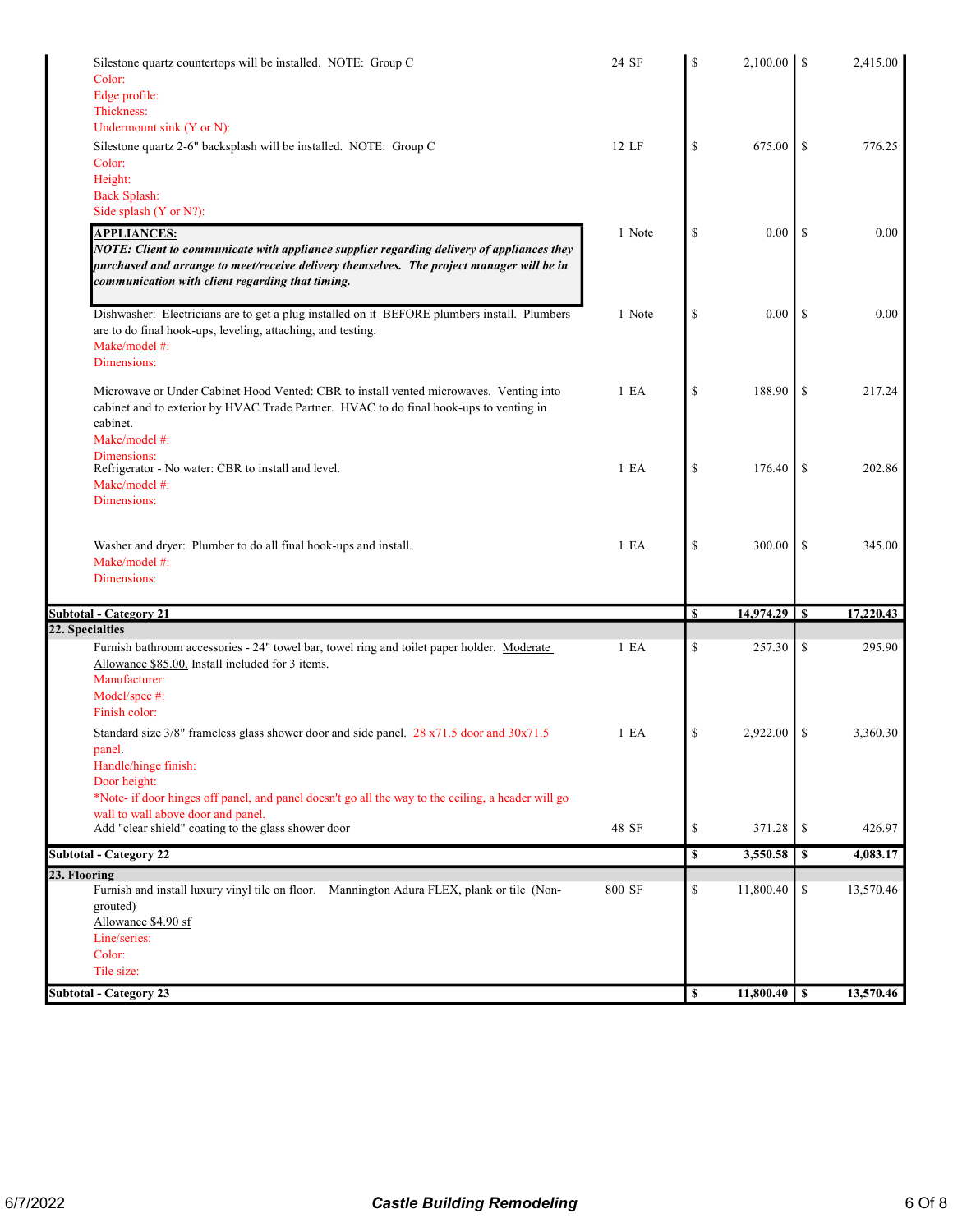| 24. Painting and Decorating                                                                                                                                                                                                                                                                                          |                  |              |            |               |            |
|----------------------------------------------------------------------------------------------------------------------------------------------------------------------------------------------------------------------------------------------------------------------------------------------------------------------|------------------|--------------|------------|---------------|------------|
| Prime and painting ceilings using low VOC Paint.<br><b>COLOR:</b> Standard flat ceiling white                                                                                                                                                                                                                        | 850 SF           | \$           | 1,646.37   | \$            | 1,893.32   |
| Prime and paint walls using low VOC Paint.<br>Manufacturer:                                                                                                                                                                                                                                                          | 2250 SF          | \$           | 2,887.65   | \$            | 3,320.80   |
| Color name and $#$ :<br>Sheen:                                                                                                                                                                                                                                                                                       |                  |              |            |               |            |
| Priming and painting of base molding and/or casing. NOTE: Our standard is low VOC for<br>woodwork, although may not be able to use low VOC primer due to existing stain/wood<br>condition- tbd. Will use low VOC primer when able.<br>Manufacturer:<br>Color name and $#$ :                                          | 786 LF           | \$           | 5,788.89   | \$            | 6,657.22   |
| Sheen: (satin is standard)                                                                                                                                                                                                                                                                                           |                  |              |            |               |            |
| Priming and painting of a door both sides. Includes the jamb of the unit. NOTE: Our standard<br>is low VOC for woodwork, although may not be able to use low VOC primer due to existing<br>stain/wood condition- tbd. Will use low VOC primer when able.<br>Manufacturer:                                            | 8 EA             | \$           | 1,837.60   | -S            | 2,113.24   |
| Color name and #:                                                                                                                                                                                                                                                                                                    |                  |              |            |               |            |
| Sheen: (satin is standard)                                                                                                                                                                                                                                                                                           |                  |              |            |               |            |
| Priming and painting on interior side of window, <b>one side</b> . NOTE: Our standard is low VOC<br>for woodwork, although may not be able to use low VOC primer due to existing stain/wood                                                                                                                          | 3 EA             | \$           | 1,170.90   | -S            | 1,346.54   |
| condition- tbd. Will use low VOC primer when able.<br>Manufacturer:<br>Color name and $#$ :<br>Sheen: (satin is standard)                                                                                                                                                                                            |                  |              |            |               |            |
| NOTE: Please note that when the homeowner is doing the painting, they are responsible for                                                                                                                                                                                                                            | 1 Note           | \$           | 0.00       | <sup>\$</sup> | 0.00       |
| caulking, filling nail holes, and repairing minor wall and ceiling dings. There will need to<br>be a few rounds of touch-ups, due to the nature of construction, and that falls under the<br>scope of the painter.                                                                                                   |                  |              |            |               |            |
| <b>Subtotal - Category 24</b>                                                                                                                                                                                                                                                                                        |                  | <b>S</b>     |            |               | 15,331.12  |
| 25. Clean Up and Debris Removal                                                                                                                                                                                                                                                                                      |                  |              |            |               |            |
| Disposal and clean-up - remove all site prep, wipe down and broom sweep area. Haul all extra<br>material off site.                                                                                                                                                                                                   | 1 E A            | \$           | 1,449.27   | \$            | 1,666.66   |
| ADD number of days, dumpster is estimated to be needed over 30 days                                                                                                                                                                                                                                                  | 90 DAYS          | \$           | 630.00     | \$            | 630.00     |
| <b>DUMPSTER NOTE:</b> If the dumpster is placed on the street, and the city calls a snow<br>emergency or street cleaning, there will be an additional \$200 charge per move or violation via a<br>change order. Sometimes it will get moved, sometimes it will just get fined. The charge is the<br>same either way. | 0 E <sub>A</sub> | $\mathbb{S}$ | 0.00       | \$            | 0.00       |
| 30 Yard roll-off dumpster - 10 ton maximum NOTE: for 30 days only. Use line above for<br>estimated days over 30 days                                                                                                                                                                                                 | 1 E A            | \$           | 506.25     | <sup>\$</sup> | 582.19     |
| Regular portable restroom (one month)<br>NOTE: This cost can be saved if home owner is ok with making a bathroom in the house<br>available to Castle and it's trade partners                                                                                                                                         | 1 E A            | \$           | 212.50     | \$            | 244.38     |
| <b>Subtotal - Category 25</b>                                                                                                                                                                                                                                                                                        |                  | \$           | 2,798.02   | $\mathbf{s}$  | 3,123.22   |
| <b>Project Subtotal</b>                                                                                                                                                                                                                                                                                              |                  | \$           | 158,471.34 | \$            | 180,391.41 |
| 26. Designer Oversight & Project Management                                                                                                                                                                                                                                                                          |                  | \$           | 17,312.99  | \$            | 19,909.94  |
| 27. Overhead and Profit                                                                                                                                                                                                                                                                                              |                  | \$           | 24,840.38  | \$            | 28,566.44  |
| <b>Grand Total**</b>                                                                                                                                                                                                                                                                                                 |                  | \$           | 200,624.71 | \$            | 230,718.42 |
| MN License $# \text{ BC}005657$<br>**Important Notice**<br>** This is only a ballpark guesstimate. This does not represent actual prices, only a                                                                                                                                                                     |                  |              |            |               |            |

best guess based on Castle's past experiences. There are still many unknowns that

can affect pricing at this point.